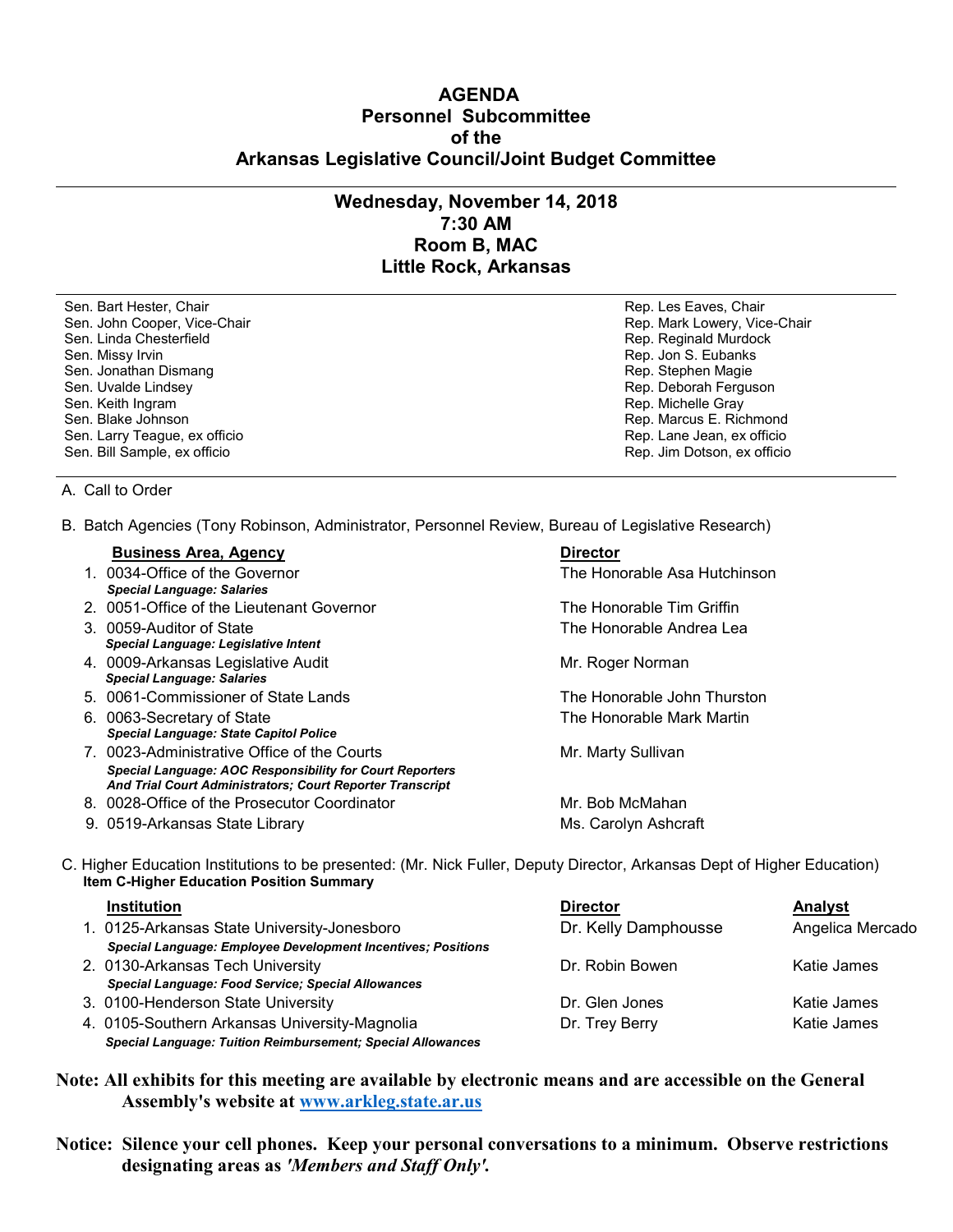|                              | <b>Institution</b>                                                                                                                                                                                                                                                                                                                         | <b>Director</b>               | <b>Analyst</b>    |  |  |  |
|------------------------------|--------------------------------------------------------------------------------------------------------------------------------------------------------------------------------------------------------------------------------------------------------------------------------------------------------------------------------------------|-------------------------------|-------------------|--|--|--|
|                              | 5. 0135-University of Arkansas at Fayetteville                                                                                                                                                                                                                                                                                             | Dr. Joseph Steinmetz          | Angelica Mercado  |  |  |  |
|                              | Special Language: Special Allowances; Additional Payments Authorized;                                                                                                                                                                                                                                                                      |                               |                   |  |  |  |
|                              | Apprentice Program Wages; Positions; ASMS Summer School Employees;                                                                                                                                                                                                                                                                         |                               |                   |  |  |  |
|                              | ASMS Teacher Grant Related Funding Provision; Employee Development Incentives                                                                                                                                                                                                                                                              |                               |                   |  |  |  |
|                              | 6. 0195-University of Arkansas at Fort Smith                                                                                                                                                                                                                                                                                               | Dr. Paul Beran                | Angelica Mercado  |  |  |  |
|                              | 7. 0145-University of Arkansas at Little Rock<br><b>Special Language: Special Allowances</b>                                                                                                                                                                                                                                               | Dr. Andrew Rogerson           | Angelica Mercado  |  |  |  |
|                              | 8. 0155-University of Arkansas at Monticello                                                                                                                                                                                                                                                                                               | Dr. Karla Hughes              | Angelica Mercado  |  |  |  |
|                              | 9. 0150-University of Arkansas Medical Sciences                                                                                                                                                                                                                                                                                            | Dr. Stephanie Gardner         | Angelica Mercado  |  |  |  |
|                              | Special Language: Positions; Extra Help-University Hospital PRN Pool;<br>Extra Help-UAMS Temps; Special Allowances-Patient Care & Research Faculty;<br>Special Provisions for Unclassified Patient Care Personnel; Chaplain Housing<br>Allowance; Establishment of a Growth Pool; Clinical Expansion & Research Pool; On Call Compensation |                               |                   |  |  |  |
|                              | 10. 0160-University of Arkansas at Pine Bluff                                                                                                                                                                                                                                                                                              | Dr. Lawrence Alexander        | Angelica Mercado  |  |  |  |
|                              | Special Language: Special Allowances; Special Allowances                                                                                                                                                                                                                                                                                   |                               |                   |  |  |  |
|                              | 11. 0165-University of Central Arkansas                                                                                                                                                                                                                                                                                                    | Dr. Houston Davis             | Katie James       |  |  |  |
|                              | Special Language: Food Service; Special Allowance; Tuition Reimbursement                                                                                                                                                                                                                                                                   |                               |                   |  |  |  |
|                              | 12. 0180-Arkansas Northeastern College                                                                                                                                                                                                                                                                                                     | Dr. James Shemwell            | Katie James       |  |  |  |
|                              | 13. 0120-Arkansas State University-Beebe                                                                                                                                                                                                                                                                                                   | Dr. Jennifer Methvin          | Angelica Mercado  |  |  |  |
|                              | 14. 0128-Arkansas State University-Mountain Home                                                                                                                                                                                                                                                                                           | Dr. Robin Myers               | Angelica Mercado  |  |  |  |
|                              | 15. 0177-Arkansas State University-Mid South                                                                                                                                                                                                                                                                                               | Dr. Debra West                | Angelica Mercado  |  |  |  |
|                              | 16. 0129-Arkansas State University-Newport                                                                                                                                                                                                                                                                                                 | Dr. Sandra Massey             | Angelica Mercado  |  |  |  |
|                              | 17. 0675-Black River Technical College                                                                                                                                                                                                                                                                                                     | Dr. Jan Ziegler               | Katie James       |  |  |  |
|                              | 18. 0677-University of Arkansas-Cossatot Community College                                                                                                                                                                                                                                                                                 | Dr. Steve Cole                | Angelica Mercado  |  |  |  |
|                              | 19. 0685-College of the Ouachitas                                                                                                                                                                                                                                                                                                          | Dr. Steve Rook                | Katie James       |  |  |  |
|                              | 20. 0170-East Arkansas Community College                                                                                                                                                                                                                                                                                                   | Dr. Coy Grace                 | Katie James       |  |  |  |
|                              | Special Language: Extra Help Restriction                                                                                                                                                                                                                                                                                                   |                               |                   |  |  |  |
|                              | 21. 0185-North Arkansas College                                                                                                                                                                                                                                                                                                            | Dr. Randy Esters              | Katie James       |  |  |  |
|                              | 22. 0175-National Park College                                                                                                                                                                                                                                                                                                             | Dr. John Hagan                | Katie James       |  |  |  |
|                              | 23. 0198-Northwest Arkansas Community College                                                                                                                                                                                                                                                                                              | Dr. Evelyn Jorgenson          | Katie James       |  |  |  |
|                              | 24. 0687-Ozarka College                                                                                                                                                                                                                                                                                                                    | Dr. Richard Dawe              | Katie James       |  |  |  |
|                              | 25. 0190-University of Arkansas-Phillips Community College                                                                                                                                                                                                                                                                                 | Dr. G. Keith Pinchback        | Angelica Mercado  |  |  |  |
|                              | 26. 0193-South Arkansas Community College                                                                                                                                                                                                                                                                                                  | Dr. Barbara Jones             | Katie James       |  |  |  |
|                              | 27. 0115-Southern Arkansas University-Technical Branch                                                                                                                                                                                                                                                                                     | Dr. Jason Morrison            | Katie James       |  |  |  |
|                              | 28. 0691-Southeast Arkansas College<br><b>Special Language: Tuition Reimbursement</b>                                                                                                                                                                                                                                                      | Mr. Steven Bloomberg          | Katie James       |  |  |  |
|                              | 29. 0168-University of Arkansas Community College at Batesville                                                                                                                                                                                                                                                                            | Ms. Deborah Frazier           | Angelica Mercado  |  |  |  |
|                              | 30. 0167-University of Arkansas Community College at Hope                                                                                                                                                                                                                                                                                  | Mr. Chris Thomason            | Angelica Mercado  |  |  |  |
|                              | 31. 0689-University of Arkansas-Community College at Morrilton                                                                                                                                                                                                                                                                             | Dr. Larry Davis               | Angelica Mercado  |  |  |  |
|                              | 32. 0192-University of Arkansas Community College at Rich Mtn.                                                                                                                                                                                                                                                                             | Dr. Phillip Wilson            | Angelica Mercado  |  |  |  |
|                              | 33. 0693-University of Arkansas-Pulaski Technical College                                                                                                                                                                                                                                                                                  | Dr. Margaret Ellibee          | Angelica Mercado  |  |  |  |
| D. Agencies to be presented: |                                                                                                                                                                                                                                                                                                                                            |                               |                   |  |  |  |
|                              | <b>Business Area, Agency</b>                                                                                                                                                                                                                                                                                                               | <b>Director</b>               | <b>Analyst</b>    |  |  |  |
|                              | 1. 0053-Attorney General                                                                                                                                                                                                                                                                                                                   | The Honorable Leslie Rutledge | <b>Bart Angel</b> |  |  |  |
|                              | 2. 0011-Bureau of Legislative Research                                                                                                                                                                                                                                                                                                     | Ms. Marty Garrity             | <b>Bart Angel</b> |  |  |  |
|                              | Special Language: Cost of Living Increases; Classification Utilization                                                                                                                                                                                                                                                                     |                               |                   |  |  |  |
|                              | 3. 0710-DHS-County Operations                                                                                                                                                                                                                                                                                                              | Ms. Cindy Gillespie           | <b>Bart Angel</b> |  |  |  |
|                              | 4. 0710-DHS-Developmental Disabilities Services                                                                                                                                                                                                                                                                                            | Ms. Cindy Gillespie           | <b>Bart Angel</b> |  |  |  |
|                              | 5. 0710-DHS-Child Care/Early Childhood Education                                                                                                                                                                                                                                                                                           | Ms. Cindy Gillespie           | <b>Bart Angel</b> |  |  |  |
|                              | 6. 0710-DHS-Children and Family Services                                                                                                                                                                                                                                                                                                   | Ms. Cindy Gillespie           | <b>Bart Angel</b> |  |  |  |
|                              | 7. 0710-DHS-Youth Services                                                                                                                                                                                                                                                                                                                 | Ms. Cindy Gillespie           | <b>Bart Angel</b> |  |  |  |

 *Special Language: Extra Help Salaries-Contingent Residential Services Positions*